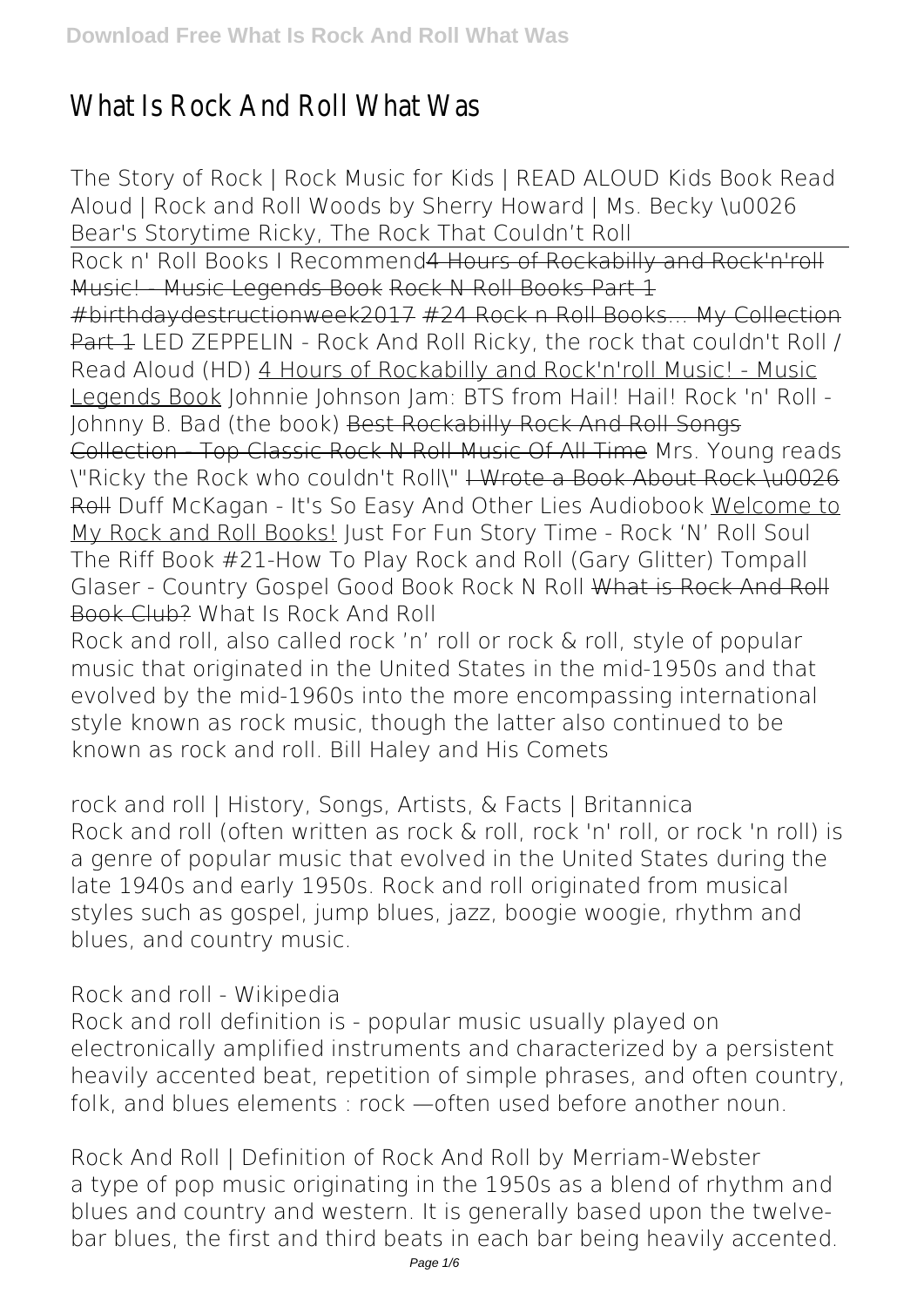(as modifier) the rock-and-roll era. dancing performed to such music, with exaggerated body movements stressing the beat.

*Rock-and-roll | Definition of Rock-and-roll at Dictionary.com* Rock 'n' roll is a style of popular music that emerged from America in the 1950s. It has its roots in various African-American styles of music, such as blues, jazz and gospel, and in country music.

*Rock 'n' roll - Popular music styles - National 5 Music ...* What is Rock and Roll? Rock and Roll This dance form is an example of a partnered dance. In classes a choreographed sequence is generally taught but this may not be the case. In practice it is also an improvised dance. Editor: Mark Stephens. Rock and Roll dance emerged in America from the Swing dance Lindy Hop.

*A definition of Rock and Roll - Dance Central*

The phrase "rocking and rolling," a metaphor used by seamen to describe the motion of a ship, dates from the 17th century. Similar metaphors slipped into popular discourse, but one in particular became the inspiration for the genre's moniker.

*Why Is It Called "Rock n' Roll"? | Dictionary.com* Acrobatic Rock'n'Roll is a very athletic, competitive form of partner dance that originated from lindy hop. Unlike lindy hop, however, it is a choreographed dance designed for performance. It is danced by both couples (usually of mixed gender) and groups, either all-female or four to eight couples together.

*Rock and Roll (dance) - Wikipedia*

Rock and roll is a form of rock music developed in the 1950s and 1960s. Rock music combines many kinds of music from the United States, such as country music, folk music, gospel music, work, blues and jazz. Rock and roll developed in the early 1950s from a kind of music called rhythm and blues performed by black singers and musicians.

*Rock and roll Facts for Kids | KidzSearch.com*

Rock music is a genre of music that is very popular and can be traced back to the rock and roll of 1950's. Rock music has continued to evolve since the early days of rock and roll, but electric guitar continues to play the central part in every sub-genre of music that has emerged from rock music. Many people think that rock and roll and rock are one and the same thing.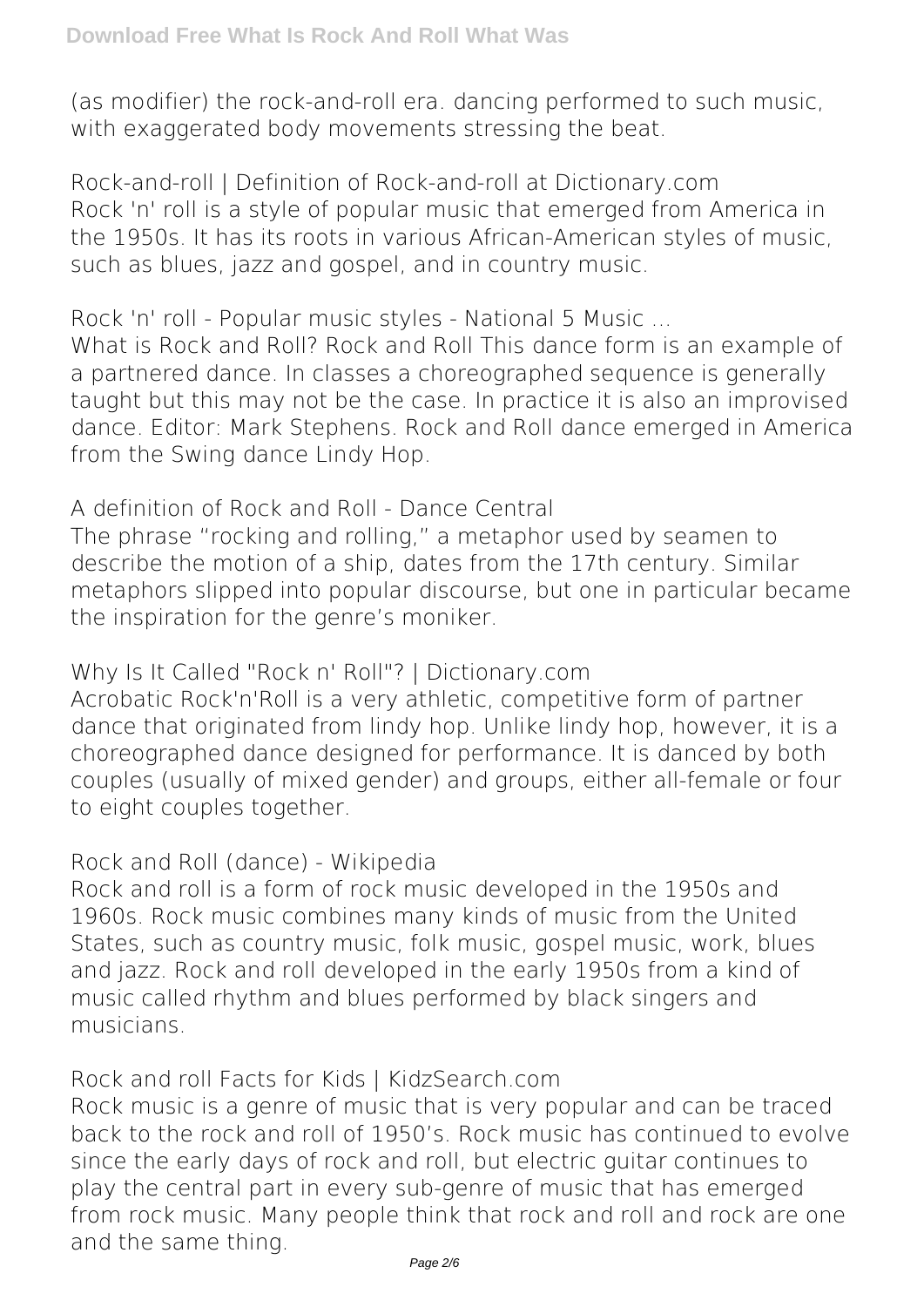*Difference Between Rock and Rock and Roll | Compare the ...* A rock and roll bed is a great way to make the most of your space and have a relaxing night's sleep. A rock and roll bed functions as a set of car seats for travel and daytime use, transitioning to a bed for nighttime for comfort.

*A guide to rock and roll beds - Revampavan* Rock, also called rock and roll, rock & roll, or rock 'n' roll, form of popular music that emerged in the 1950s.

*rock | Definition, History, Artists, Songs, & Facts ...* Rock Rock music is a general term that covers many different genres of music which have developed since rock and roll in the 1950s. There have been many stylistic changes in this period.

*Rock music - Rock - GCSE Music Revision - BBC Bitesize* Rock and roll is a kind of popular music developed in the 1950s which has a strong beat and is played on electrical instruments....Elvis Presley–the King of Rock and Roll....the greatest rock 'n' roll band in the world. COBUILD Advanced English Dictionary.

*Rock and roll definition and meaning | Collins English ...* Rock and Roll bed is the name given to the pullout seat/bed system, they are basically a seat which can be quickly converted into a bed. The name originated and with the early VW conversions and has stuck ever since. Rock and Roll beds are now very popular and are often fitted as part of a camper or day van conversion.

*Rock & Roll Beds | Convert Your Van*

rock and roll A term used to describe the new emergence of rhythm and blues fusion type music in the 1950's. Often the music is referred to simply as rock in modern times. "Rock and rolling" originally was a term frequently used in predominantly black neighborhoods to mean "having sexual intercourse".

*Urban Dictionary: Rock and roll!*

The phrase "rock 'n' roll" was popularized by Alan Freed, the pioneering radio disc jockey who became internationally famous for spinning R&B, blues and country records for huge audiences of American teenagers and had his life ruined for his service.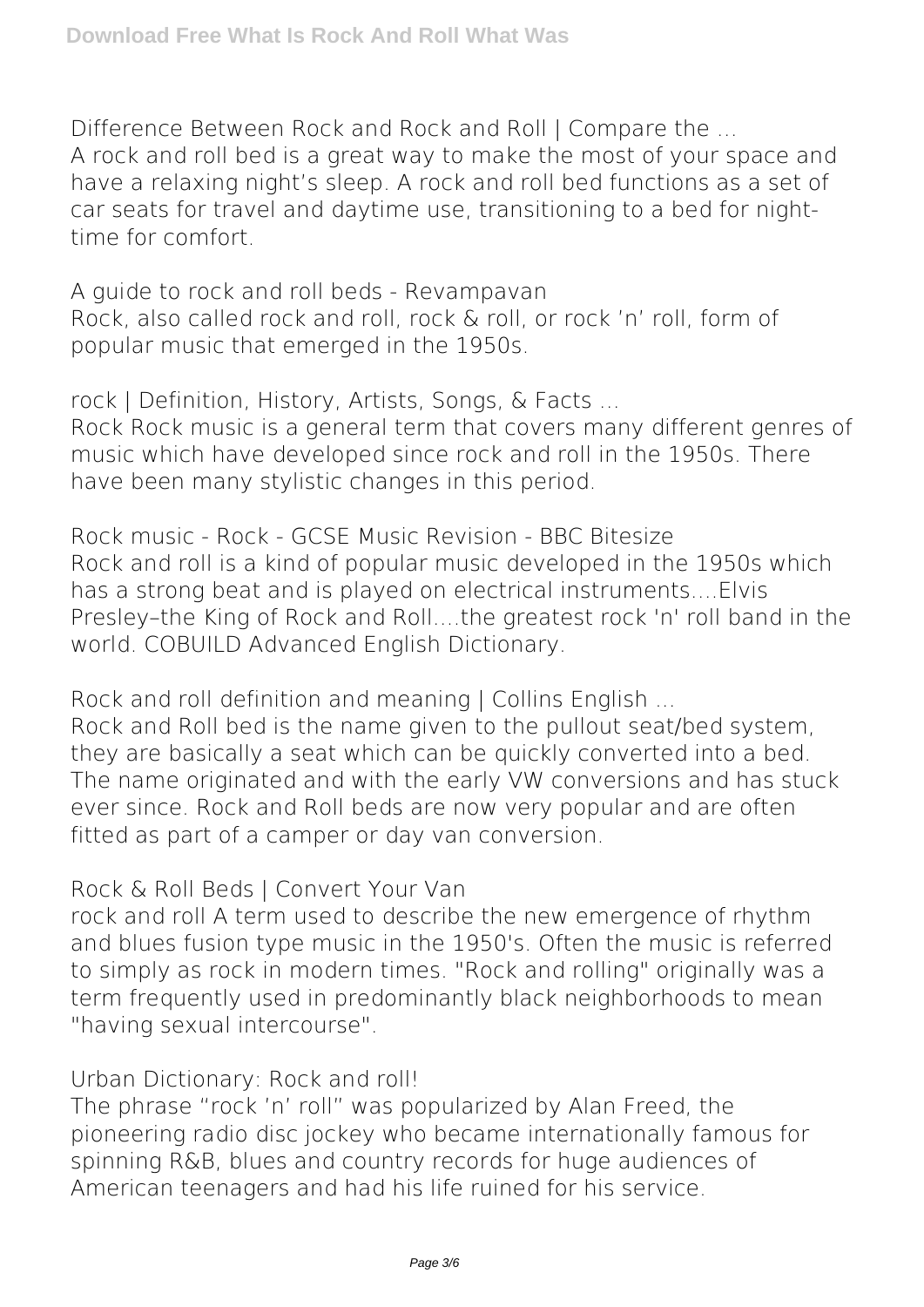*The Story of Rock | Rock Music for Kids | READ ALOUD* **Kids Book Read Aloud | Rock and Roll Woods by Sherry Howard | Ms. Becky \u0026 Bear's Storytime** *Ricky, The Rock That Couldn't Roll*

Rock n' Roll Books I Recommend4 Hours of Rockabilly and Rock'n'roll Music! Music Legends Book Rock N Roll Books Part 1

#birthdaydestructionweek2017 #24 Rock n Roll Books... My Collection Part 1 LED ZEPPELIN - Rock And Roll Ricky, the rock that couldn't Roll / Read Aloud (HD) 4 Hours of Rockabilly and Rock'n'roll Music! - Music Legends Book *Johnnie Johnson Jam: BTS from Hail! Hail! Rock 'n' Roll - Johnny B. Bad (the book)* Best Rockabilly Rock And Roll Songs Collection - Top Classic Rock N Roll Music Of All Time Mrs. Young reads \"Ricky the Rock who couldn't Roll\" I Wrote a Book About Rock \u0026 Roll *Duff McKagan - It's So Easy And Other Lies Audiobook* Welcome to My Rock and Roll Books! **Just For Fun Story Time - Rock 'N' Roll Soul The Riff Book #21-How To Play Rock and Roll (Gary Glitter) Tompall Glaser - Country Gospel Good Book Rock N Roll** What is Rock And Roll Book Club? *What Is Rock And Roll*

Rock and roll, also called rock 'n' roll or rock & roll, style of popular music that originated in the United States in the mid-1950s and that evolved by the mid-1960s into the more encompassing international style known as rock music, though the latter also continued to be known as rock and roll. Bill Haley and His Comets

*rock and roll | History, Songs, Artists, & Facts | Britannica* Rock and roll (often written as rock & roll, rock 'n' roll, or rock 'n roll) is a genre of popular music that evolved in the United States during the late 1940s and early 1950s. Rock and roll originated from musical styles such as gospel, jump blues, jazz, boogie woogie, rhythm and blues, and country music.

## *Rock and roll - Wikipedia*

Rock and roll definition is - popular music usually played on electronically amplified instruments and characterized by a persistent heavily accented beat, repetition of simple phrases, and often country, folk, and blues elements : rock —often used before another noun.

*Rock And Roll | Definition of Rock And Roll by Merriam-Webster* a type of pop music originating in the 1950s as a blend of rhythm and blues and country and western. It is generally based upon the twelvebar blues, the first and third beats in each bar being heavily accented. (as modifier) the rock-and-roll era. dancing performed to such music, with exaggerated body movements stressing the beat.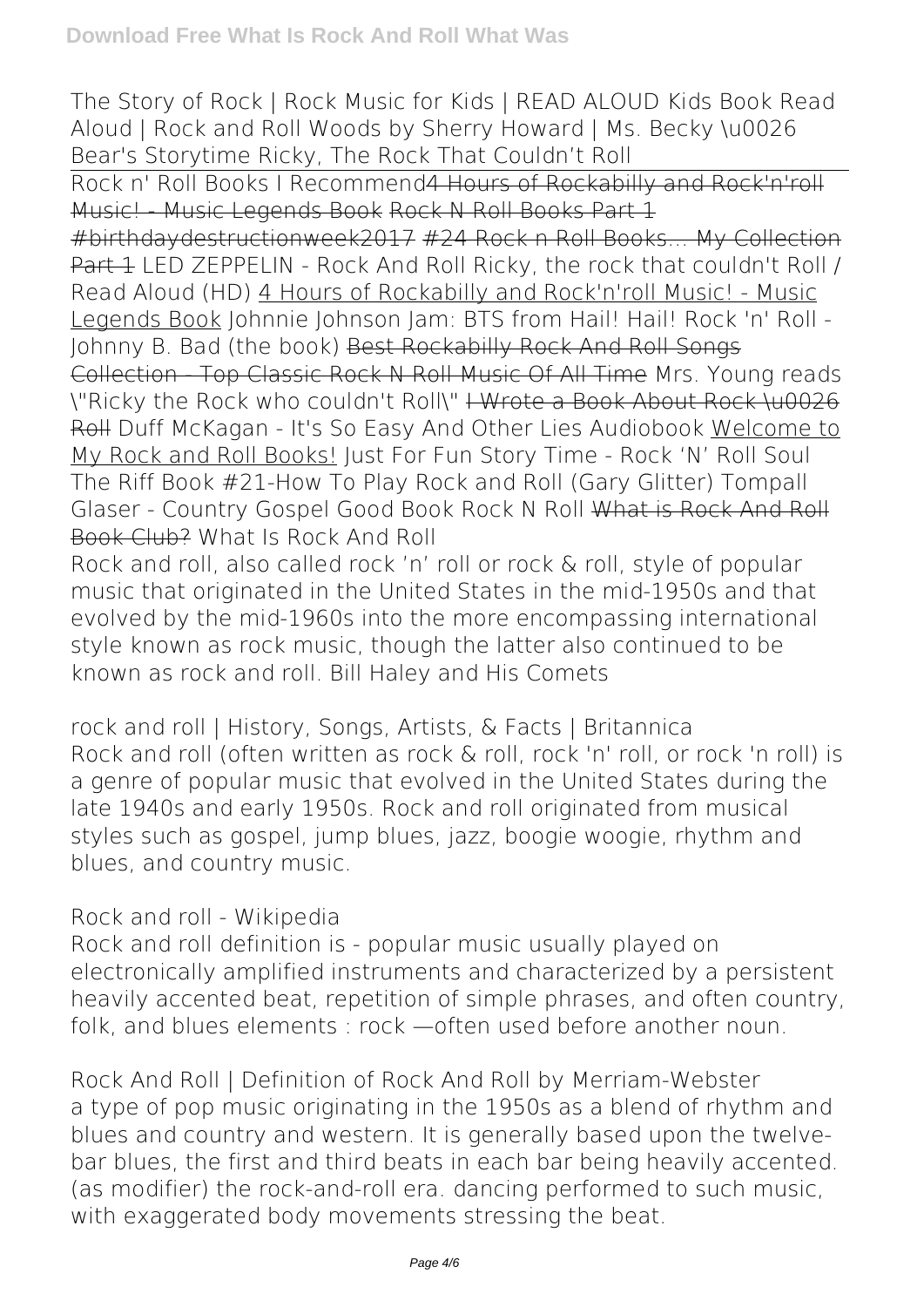*Rock-and-roll | Definition of Rock-and-roll at Dictionary.com* Rock 'n' roll is a style of popular music that emerged from America in the 1950s. It has its roots in various African-American styles of music, such as blues, jazz and gospel, and in country music.

*Rock 'n' roll - Popular music styles - National 5 Music ...* What is Rock and Roll? Rock and Roll This dance form is an example of a partnered dance. In classes a choreographed sequence is generally taught but this may not be the case. In practice it is also an improvised dance. Editor: Mark Stephens. Rock and Roll dance emerged in America from the Swing dance Lindy Hop.

*A definition of Rock and Roll - Dance Central* The phrase "rocking and rolling," a metaphor used by seamen to describe the motion of a ship, dates from the 17th century. Similar metaphors slipped into popular discourse, but one in particular became the inspiration for the genre's moniker.

*Why Is It Called "Rock n' Roll"? | Dictionary.com* Acrobatic Rock'n'Roll is a very athletic, competitive form of partner dance that originated from lindy hop. Unlike lindy hop, however, it is a choreographed dance designed for performance. It is danced by both couples (usually of mixed gender) and groups, either all-female or four to eight couples together.

*Rock and Roll (dance) - Wikipedia*

Rock and roll is a form of rock music developed in the 1950s and 1960s. Rock music combines many kinds of music from the United States, such as country music, folk music, gospel music, work, blues and jazz. Rock and roll developed in the early 1950s from a kind of music called rhythm and blues performed by black singers and musicians.

*Rock and roll Facts for Kids | KidzSearch.com*

Rock music is a genre of music that is very popular and can be traced back to the rock and roll of 1950's. Rock music has continued to evolve since the early days of rock and roll, but electric guitar continues to play the central part in every sub-genre of music that has emerged from rock music. Many people think that rock and roll and rock are one and the same thing.

*Difference Between Rock and Rock and Roll | Compare the ...* A rock and roll bed is a great way to make the most of your space and Page 5/6